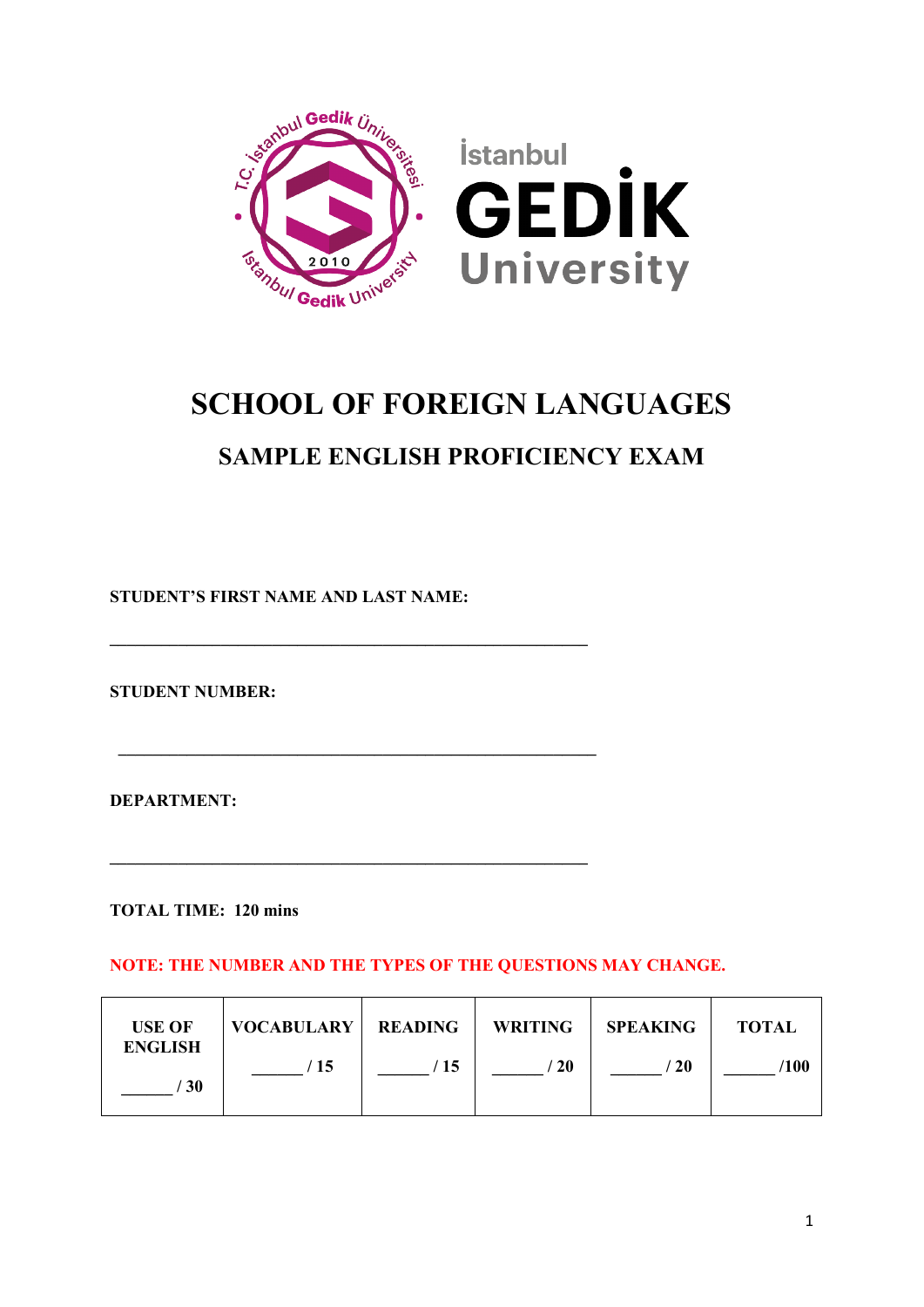## PART : USE OF ENGLISH Total:  $\begin{array}{ccc} \hline \end{array}$  / 30 pts

#### **A. Choose the best option to complete the sentences.**

- **Speaker:** Today, I'm going to talk to you about some recent discoveries about friendship. Firstly, let's look at some of the benefits of **<sup>1</sup>** \_\_\_\_\_ a good circle of friends. Whether you're male or female, it seems that if you have a wide network of friends you  $2\degree$  from less stress and live longer. In 2010, Julianne Holt-Lunstad, professor of psychology at Brigham Young University, studied the <sup>3</sup><sub>\_\_\_\_</sub> between friendship and longevity. She concluded that people with a network of friends who they really  $^4$ \_\_\_\_\_, have a 50% increased odds of survival.
- Student 1: Excuse me, could you <sup>5</sup>\_\_\_\_ what you mean by 'a 50% increased odds of survival'?

Speaker: Yes, I mean that people with lots of good friends are 50% <sup>6</sup><sub>colon</sub>to live for a long time compared to people who don't have a good social network.

**Student 2:** Could you give us some more information about how the study <sup>7</sup><sub>\_\_\_\_</sub> out?

**Speaker:** Yes, of course. The researchers combined information from 148 studies on health outcomes and social relationships, which involved more than 300,000 men and women. Then, seven and a half years after the first data  $^8$  \_\_\_\_ collected, they did another study. They found that people with weak social ties had on average 50% higher odds of death during that period. Now, let's look at the results of  $^9$  \_\_\_\_ study into a different aspect of friendship. We all know that we feel  $^{10}$  \_\_\_\_ towards our friends; we want to them to be safe and happy. Well, a group at the University of Virginia discovered that our brain responds the same way when a friend is in danger as when we are in danger ourselves, and …

| 1.  | a. having        | <b>b.</b> had           | c. to have          | d. have                |
|-----|------------------|-------------------------|---------------------|------------------------|
| 2.  | a. suffering     | <b>b.</b> will suffer   | c. suffered         | <b>d.</b> would suffer |
| 3.  | a. growth        | <b>b</b> . popularity   | c. correlation      | d. trend               |
| 4.  | a. get on        | <b>b</b> . trust        | c. have an argument | d. keep in touch       |
| 5.  | a. announce      | <b>b</b> . catch        | c. clarify          | d. point out           |
| 6.  | a. necessarily   | <b>b.</b> more likely   | c. probably         | d. going               |
| 7.  | a. carried       | <b>b</b> . was carried  | c. is carrying      | <b>d</b> . had carried |
| 8.  | a. is            | <b>b</b> . was being    | c. has been         | <b>d</b> . had been    |
| 9.  | a. a fascinating | <b>b.</b> an impossible | c. an exhausted     | d. an infuriating      |
| 10. | a. caring        | <b>b</b> . brave        | c. decisive         | <b>d</b> . educated    |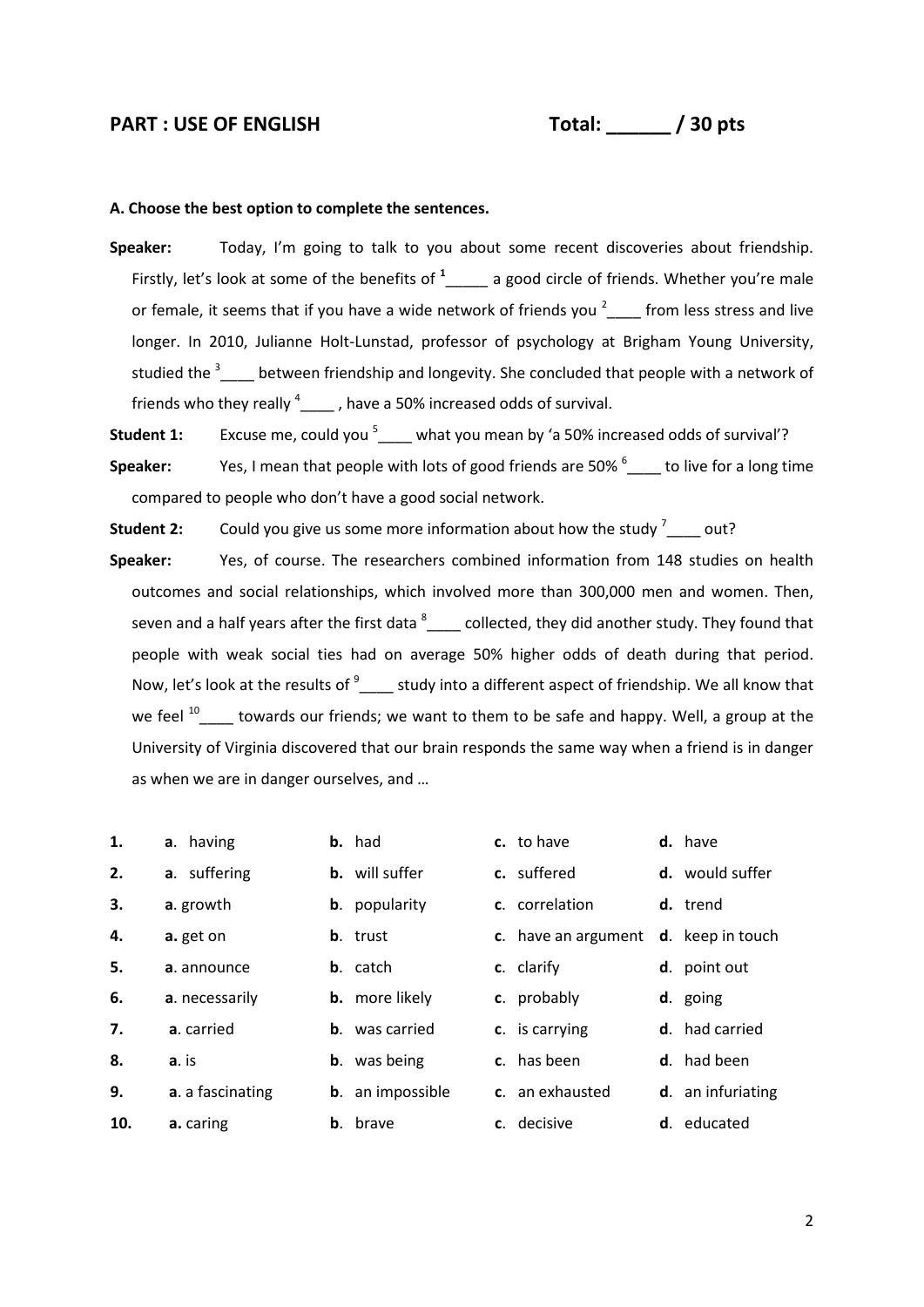### **B. Choose the sentence that has the closest meaning to the given one.**

# **11. Many Africans are putting their health at risk because they are not eating enough fruit and vegetables.**

- **a.** Since many Africans aren't consuming enough fruit and vegetables, they are putting their health at risk.
- **b.** Most Africans may die in a short time if they avoid eating enough fruits and vegetables.
- **c.** Because of not consuming enough fruit and vegetables, all the people in Africa are putting their health in danger.
- **d.** Many people, like those in Africa, can't find enough fruits and vegetables to eat, which makes them unhealthy.

# **12. The certain age of the mosaics in Hagia Sophia is unclear; however, they are known to be older than 700 years.**

- **a.** The mosaics in Hagia Sophia are exactly 700 years old, however, some claim that they are not so.
- **b.** While the fact that Hagia Sophia is older than 700 years is clear, the certain age of the mosaics in it is not known exactly.
- **c.** Hagia Sophia is older than 700 years old, consequently; the age of the mosaics in it must be 700 years old.
- **d.** Although it is known that the mosaics in Hagia Sophia are older than 700 years, their exact age is uncertain.

# **13. Scientists already know that almost all rainforest plants in the Amazon have some value as medicine.**

- **a.** Amazon is a good source for plants that can be used in medicine, though not known by scientists.
- **b.** Nearly all rainforest plants in the Amazon are already recognized to be of some value in medicine by scientists.
- **c.** Using some rainforests in medicine found in the Amazon is already known, but has not yet been put into use.
- **d.** Rainforest plants in the Amazon have value in producing medicine, cited in scientific magazines.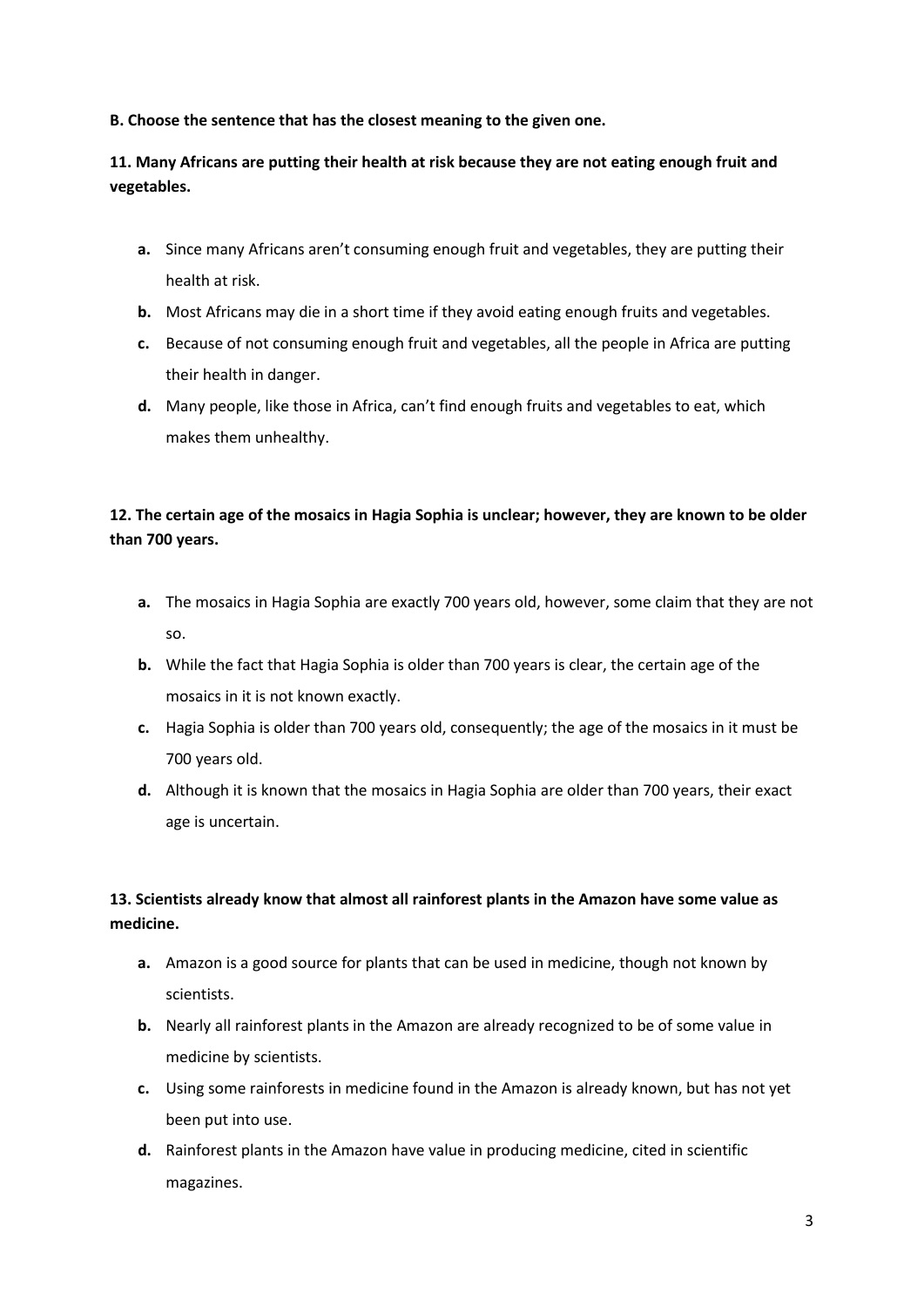### **14.It is only motivation that guarantees learning a foreign language.**

- **a.** Motivation is one of the requirements for learning another language efficiently.
- **b.** One can learn another language through some incentives, one of which is motivation.
- **c.** Only if one is motivated, can he learn a language other than his own.
- **d.** What one needs while learning another language is to be somewhat motivated by others.

#### **15. I'm sure they would have come to the concert if we had let them know about it in advance.**

- **a.** They never received an invitation to the concert, so naturally, they could not attend it.
- **b.** Apparently, they didn't attend the concert because they were only invited to it at the last minute.
- **c.** They were sorry not to attend the concert, but the invitation came too late.
- **d.** If they had known beforehand that there was going to be a concert, they would certainly have attended.

#### **16. If you want to get to school on time, you should get up early.**

- **a.** He wanted to get to school on time, but he didn't get up early enough.
- **b.** A person who gets up late risks missing the bus for school.
- **c.** You got up late, so you couldn't get to school on time.
- **d.** So as not be late for school, you've got to get up early.

#### **17. I wouldn't trust her if I were you because she never keeps promises.**

- **a.** If she really respected people, she would keep her promises.
- **b.** Though she never keeps a promise herself, she expects others to do so.
- **c.** I should let you know that she never expects people to keep their own promises.
- **d.** I've never known her to keep a promise, so I don't think you should rely on her.

#### **18. I enjoyed the film even though I had seen it before.**

- **a.** I had seen the film before, but I still enjoyed it.
- **b.** As I had seen the film before, I didn't enjoy it.
- **c.** The film I have just seen was very enjoyable.
- **d.** I saw the film and I enjoyed it a lot.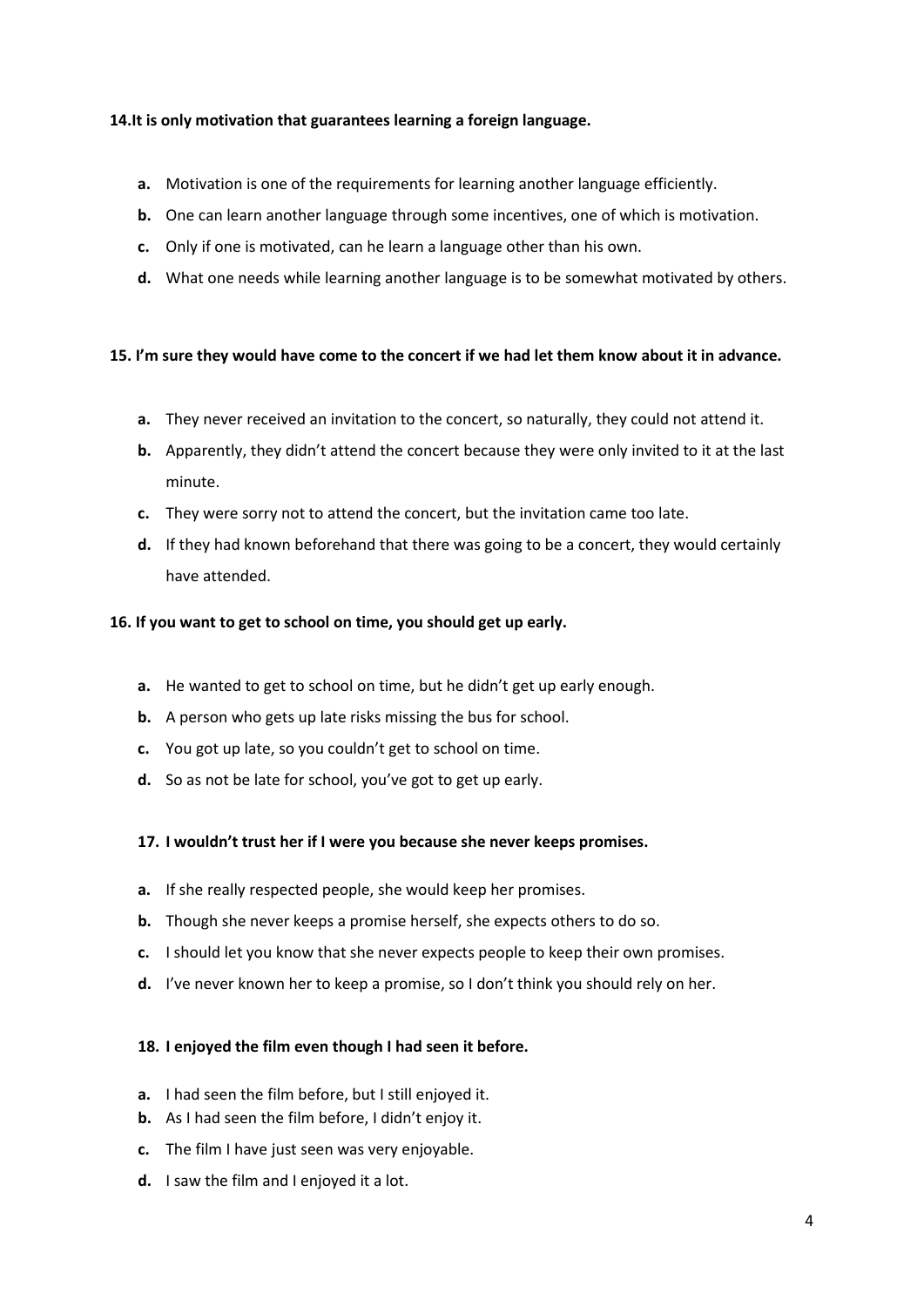### **19. It has been fifteen days since Jessica got her new job at the airline company.**

- **a.** It took Jessica fifteen days to get her new job at the airline company.
- **b.** Jessica will have started her new job at the airline company in fifteen-day time.
- **c.** Jessica got her new job at the airline company fifteen days ago.
- d. Jessica hasn't been at her new job at the airline company for the last fifteen days.

#### **20. When we lived in İzmir, I used to go to a concert every week.**

- **a.** During our years in İzmir, I went to a concert regularly once a week.
- **b.** As we lived in *izmir*, I could go to a concert every week.
- **c.** After we left İzmir, I started to go to a concert every week.
- **d.** When we lived in İzmir, they held concerts there every week.

### **C. Choose the best option to complete the sentences.**

| 21. I let my children                                                                                                   | anything they want, provided that they inform me about it. |                                                                                     |          |  |  |  |  |
|-------------------------------------------------------------------------------------------------------------------------|------------------------------------------------------------|-------------------------------------------------------------------------------------|----------|--|--|--|--|
| a. doing                                                                                                                | b. to have done                                            | c. do                                                                               | d. to do |  |  |  |  |
| 22. The attorney defended his client<br>b. so movingly<br>a. as moving as                                               |                                                            | that everybody in the court began to cry.<br>d. moving enough<br>c. the most moving |          |  |  |  |  |
| economic conditions are sometimes concerned<br>23. Laws which are related<br>contracts between employers and employees. |                                                            |                                                                                     |          |  |  |  |  |

| a. with/to | b. upon/in | c. on/for | d. to/with |
|------------|------------|-----------|------------|
|            |            |           |            |

#### **D. Find the appropriate expression.**

**24. You are a salesman and want to launch a new skincare product. Your main concern is that the product may have some side effects on skin. So you want inspection team to test the product.**

a. Don't think that you will test the product.

- b. I need your assistance in testing the company.
- c. Only do what I say: you should have enough tests for concrete results.
- d. I am not okay with tests but side effects.

## **25. You are in a holiday camping site and need to have a shower immediately because you are covered with mud. You ask other campers:**

- a. Is it usual to have mud all over me?
- b. Excuse me, could you please show me the exit?
- c. Don't move, I am trying to have a heavy shower.
- d. Can you tell me where I can get some water?

#### **E. Questions- Find the expression that may have been said in the blank part of the conversation.**

**26. Mark:** Hey, look! Isn't that Jack's car over there? **Valerie:** No, it isn't the same model. **Mark:** Are you sure? It looks just like it.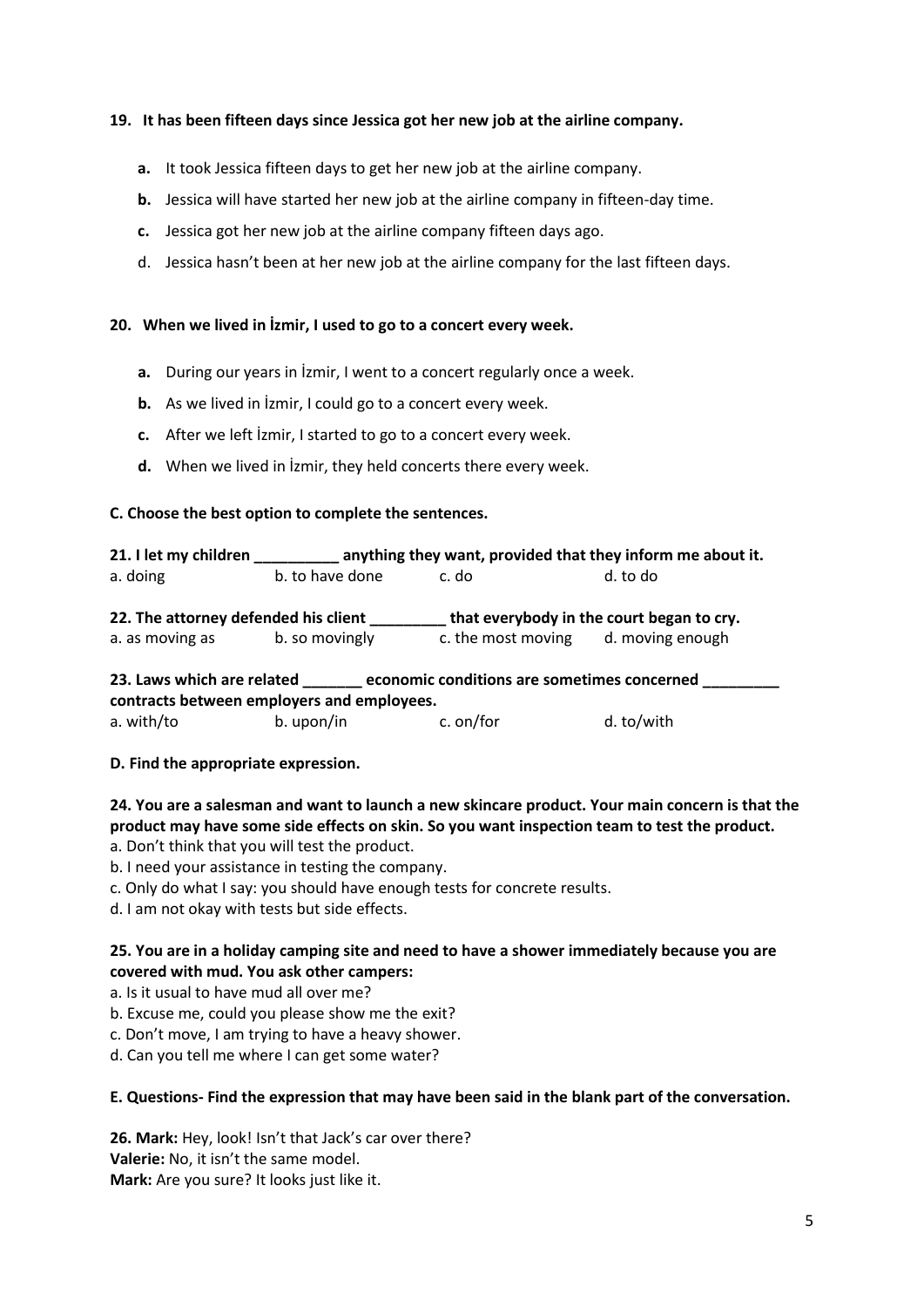**Valerie: \_\_\_\_\_\_\_\_\_\_\_\_\_\_\_\_\_\_\_\_\_\_\_\_\_.**

**Mark:** Really? Nobody told me!

- a. It's like his old car but he bought a new one on Saturday.
- b. Just because the colour's the same doesn't mean it's the same make!
- c. Actually, I'm not sure. I can't see clearly enough to be certain.
- d. Well, it's similar, I agree, but his car has got different wheels.

#### **27. John: \_\_\_\_\_\_\_\_\_\_\_\_\_\_\_\_\_\_\_\_\_\_\_\_\_.**

**Madonna:** Well, it's just that she puts lots of make-up on her face. Actually, natural beauty comes from within.

John: Ah, I can smell jealousy in the air!

**Madonna:** She has nothing that deserves my jealousy. I don't have to put things on my face and I still look pretty. Don't you think so?

- a. She was one of the most attractive businesswomen I have ever seen. Don't you think so?
- b. She's really pretty, isn't she? Her skin looks so baby smooth!
- c. Is it the cucumbers that made her look better after such a tiring day?
- d. After the birth, her skin turned out to be purer than ever.

### **F. Questions –Identify the irrelevant sentences for each passage.**

**28. (I)** I never know what to do with my hands when I am giving a talk. **(II)** For instance, when I am making an oral report in history class, I have trouble with my hands. **(III)** Sometimes I put them behind me. **(IV)** A good speaker does not pause very much while he is speaking. **(V)** Often I clasp my hands in front of me to keep them from shaking while I am speaking. a. I b. II c. III d. IV

**29. (I)** Ice cream is so common in our lives that we never think about how we came to have it. **(II)**  Who first made ice cream? **(III)** It is thought that ice cream, like many other things, originated in China. **(IV)** Some other inventions by the Chinese are gunpowder, paper, and silk cloth. **(V)** It is believed that a traveller brought the idea from China to Italy several centuries ago. a. II b. III c. IV d. V

**30. (I)** Most ants are hard workers. **(II)** They often work from six o'clock in the morning until ten o'clock at night. **(III)** Ants may live to be a year old, and some have been known to live six or seven years. **(IV)** The tasks are divided among the ants so that each one has a certain amount of work to do. **(V)** We do not know how they decide what work each one should do. a. I b. II c. III d. V

# $PART: VOCABULARY$

| Total: |  |  | 15 pts |
|--------|--|--|--------|
|--------|--|--|--------|

| A. Circle the best answer to complete the sentences |  |  |  |  |  |  |
|-----------------------------------------------------|--|--|--|--|--|--|
|-----------------------------------------------------|--|--|--|--|--|--|

**1. Wind is a new \_\_\_\_ of energy that can generate electricity for people's homes.**

|  | <b>a</b> . alternative |  | <b>b.</b> source |  | c. approach |  | d. affect |
|--|------------------------|--|------------------|--|-------------|--|-----------|
|--|------------------------|--|------------------|--|-------------|--|-----------|

**2. The doctor asked Louise if she wanted to \_\_\_\_ in a clinical trial of the new drug.**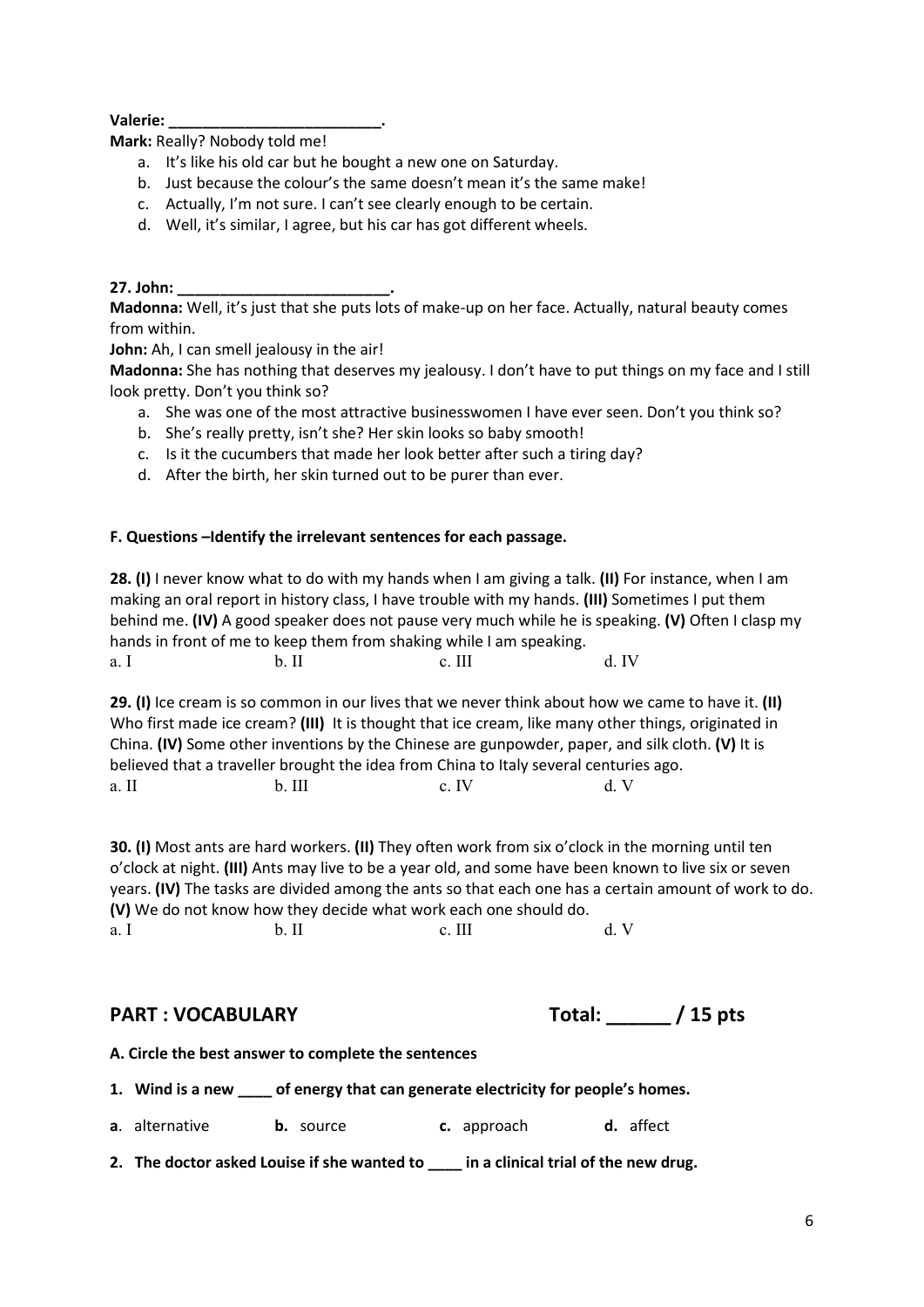|                  | <b>a.</b> participate <b>b.</b> demonstrate <b>c.</b> process <b>d.</b> method             |              |                                                                                              |
|------------------|--------------------------------------------------------------------------------------------|--------------|----------------------------------------------------------------------------------------------|
|                  | 3. The ____ reason most people buy a product is they like the way it looks.                |              |                                                                                              |
|                  | <b>a.</b> primary <b>b.</b> percent <b>c.</b> summary <b>d.</b> image                      |              |                                                                                              |
|                  | 4. The researchers are _____ a survey to find out how much time teens spend online.        |              |                                                                                              |
|                  | <b>a.</b> conducting <b>b.</b> selecting <b>c.</b> responding <b>d.</b> commenting         |              |                                                                                              |
|                  | 5. Josie and Mia have ____ interests. They both like Japanese food and swimming.           |              |                                                                                              |
|                  | <b>a.</b> convincing <b>b.</b> emphatic <b>c.</b> similar <b>d.</b> challenge              |              |                                                                                              |
|                  | 6. After the earthquake, people did not feel ____ in their homes.                          |              |                                                                                              |
|                  | <b>a.</b> secure <b>b.</b> specific <b>c.</b> challenge <b>d.</b> transfer                 |              |                                                                                              |
|                  | 7. My essay is based on this ____ by Shakespeare: "We know what we are, but know not       |              |                                                                                              |
| what we may be." |                                                                                            |              |                                                                                              |
|                  | <b>a.</b> paragraph <b>b.</b> version <b>c.</b> quotation <b>d.</b> equivalent             |              |                                                                                              |
|                  | 8. Diet and exercise play a ____ role in maintaining a healthy lifestyle.                  |              |                                                                                              |
|                  | a. constant b. specified c. fundamental d. odd                                             |              |                                                                                              |
|                  | 9. Pollution in the ocean has ____ to the loss of Florida's coral reefs.                   |              |                                                                                              |
| a. distributed   | <b>b.</b> declined <b>c.</b> contributed <b>d.</b> projected                               |              |                                                                                              |
|                  |                                                                                            |              | 10. The company has ____ hours. Employees can start anytime between 8 and 10 in the morning. |
|                  | <b>a.</b> internal <b>b.</b> minimum <b>c.</b> flexible <b>d.</b> maximum                  |              |                                                                                              |
|                  | 11. Paul lost his driver's license for ____ the speed limit.                               |              |                                                                                              |
| a. exceeds       | <b>b.</b> exceeding c. exceeded                                                            |              | d. exceed                                                                                    |
|                  | 12. We should all try to _____ the amount of waste we produce in our daily lives.          |              |                                                                                              |
| a. minimize      | <b>b.</b> minimizes <b>c.</b> minimizing                                                   |              | d. minimal                                                                                   |
|                  | 13. My favorite tennis player was ____ in the first round of the Australian Open.          |              |                                                                                              |
| a. eliminate     | <b>b.</b> eliminated <b>c.</b> elimination                                                 |              | d. eliminating                                                                               |
|                  | 14. The professor ____ told the class he would not accept any late papers.                 |              |                                                                                              |
| a. emphasis      | <b>b.</b> emphasize <b>c.</b> emphatically <b>d.</b> emphasizes                            |              |                                                                                              |
|                  | 15. Hassan's grandfather eats well and exercises regularly. He has very few ____ problems. |              |                                                                                              |
| a. medicine      | <b>b.</b> medical                                                                          | c. medically | d. medicinely                                                                                |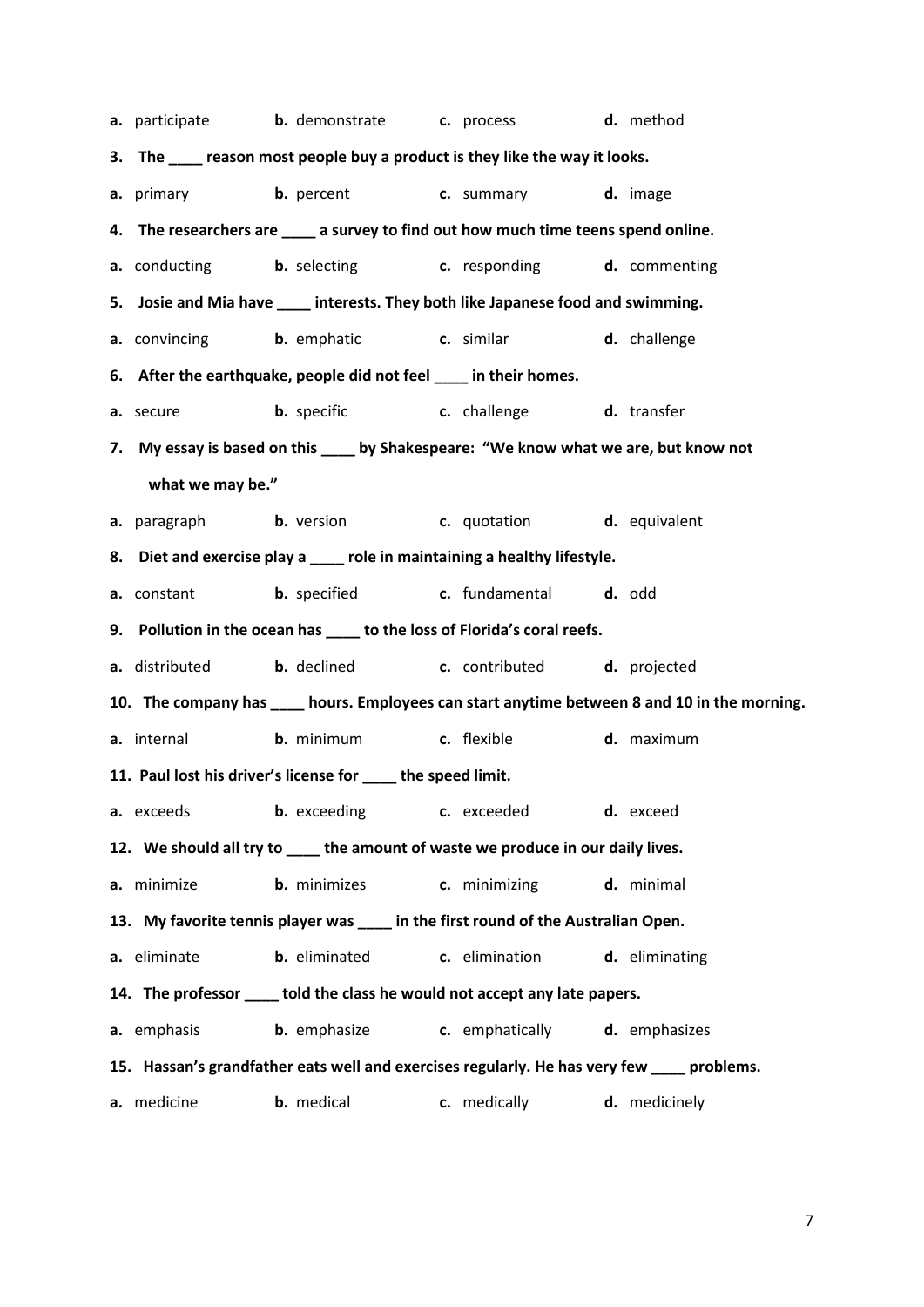# **PART : READING Total: \_\_\_\_\_\_ / 15 pts**

**A. Read each text carefully and answer the questions.**

#### **READING 1**

#### **Anorexia Nervosa**

- 1. Susan is a fifteen year-old bright student, and suffering from self-imposed starvation. She has anorexia nervosa. Anorexia means 'without appetite' and nervosa means 'of nervous origin'. One morning six months ago Susan looked at herself in the mirror and decided she needed to lose some weight. Then 1.65 meters tall and weighing 50 kilos, she presently weighs 37 kilos and is in the hospital where she is undergoing psychiatric treatment and being fed intravenously.
- 2. What happened to Susan? Why has she ruthlessly starved herself nearly to death? Susan is a typical anorexic - an adolescent girl who **refuses** to eat for the purpose of rebelling against the pressures imposed upon her by the adult environment. Family members - sometimes the mother, sometimes the father, sometimes both - require her to achieve more than they have in their lives. In her mind, school unites with her family to push her forward. Submissive for years, what does she finally do? She refuses food, says no to the two forces that are pushing her. Instead of growing into a mature woman, she holds back her physical growth by selfimposed starvation. In fact, she regresses to childhood, to the stage when she lacked curves. No one expected much from her then, and she was dependent upon adults who gave her love and approval without demanding anything from her in return.
- 3. Anorexia nervosa, formerly not recognized as a disease, has become common among adolescent girls. Today the cure is prolonged treatment by a psychiatrist who initiates discussion among family members and the patient to determine the causes and ways to eliminate **them** in the future.

#### **1. In paragraph 2 - line 2, 'refuse' means \_\_\_\_\_\_\_\_\_ something.**

- **a.** to reject
- **b.** to realize
- **c.** to recognize
- **d.** to force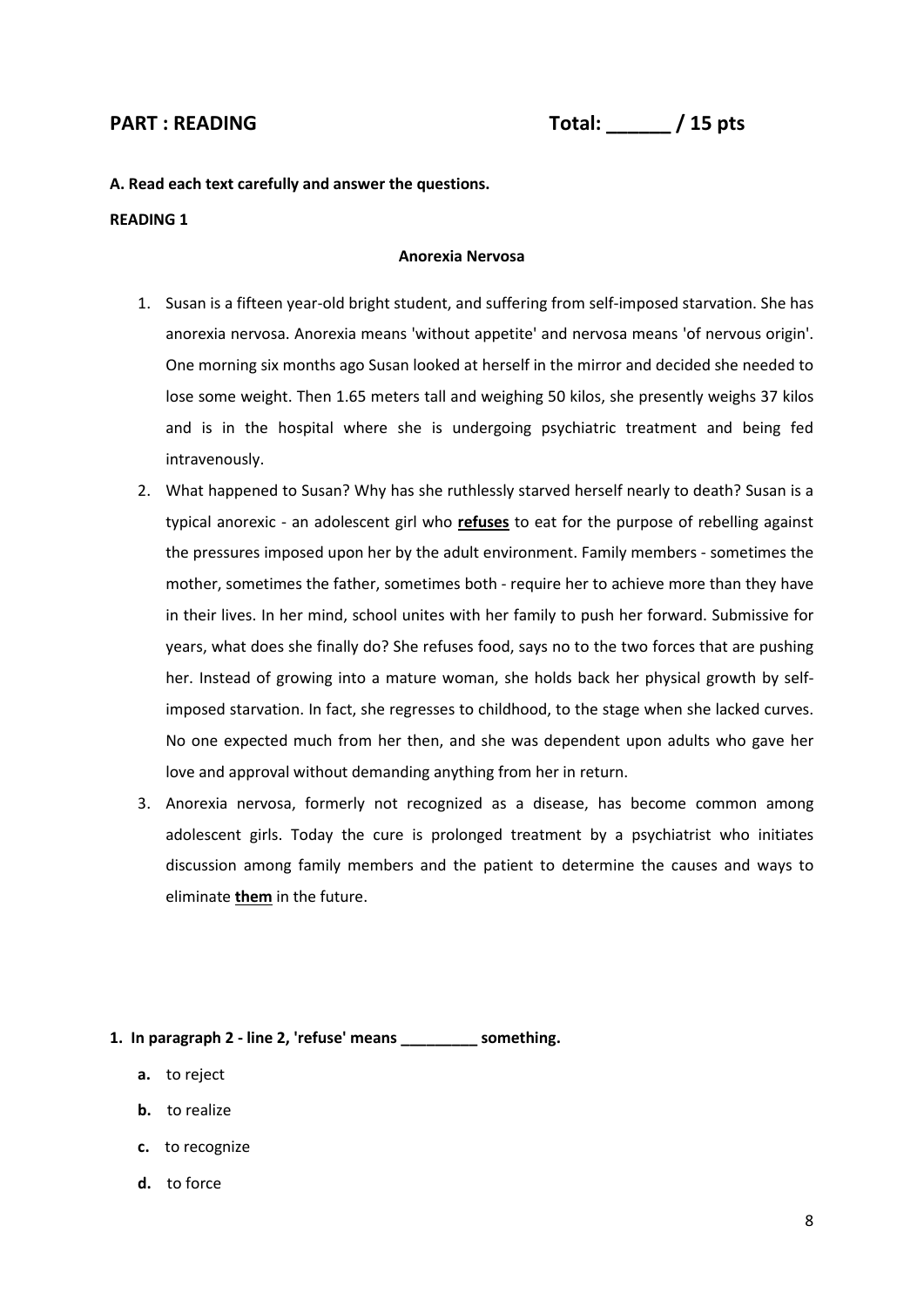#### **2. The source of anorexia nervosa is \_\_\_\_\_\_\_\_\_.**

- **a.** lack of appetite
- **b.** adolescence
- **c.** psychological problems
- **d.** physical lacks

#### **3. It can be inferred from the text that those who have anorexia nervosa \_\_\_\_\_\_\_\_\_.**

- **a.** generally have ambitious parents
- **b.** were fat in their childhood
- **c.** want to look more attractive
- **d.** can be cured by a short treatment

#### **4. According to the text, \_\_\_\_\_\_\_\_\_.**

- **a.** the origin of anorexia nervosa lies in a happy childhood
- **b.** anorexia nervosa is a reaction against neglectful parents
- **c.** anorexic adolescents prefer life at school to family life
- **d.** anorexic adolescents do not want to take on the responsibilities of adulthood

#### **5. The main idea of paragraph 2 is that \_\_\_\_\_\_\_\_\_.**

- **a.** an anorexic is most likely to be an adolescent
- **b.** an anorexic is in rebellion against the pressures in her environment
- **c.** Susan regressed to childhood because she thought she looked prettier then
- **d.** Susan's parents wanted her to succeed in doing the things they couldn't do

#### **READING 2**

#### **Cities of the Future**

1. The word 'megacity' was first used as far back as the early 1960s by French geographer Jean Gottman to describe the north-eastern USA. The term is used more widely now to mean an area with more than 10,000,000 people living closely together. A megacity can be a single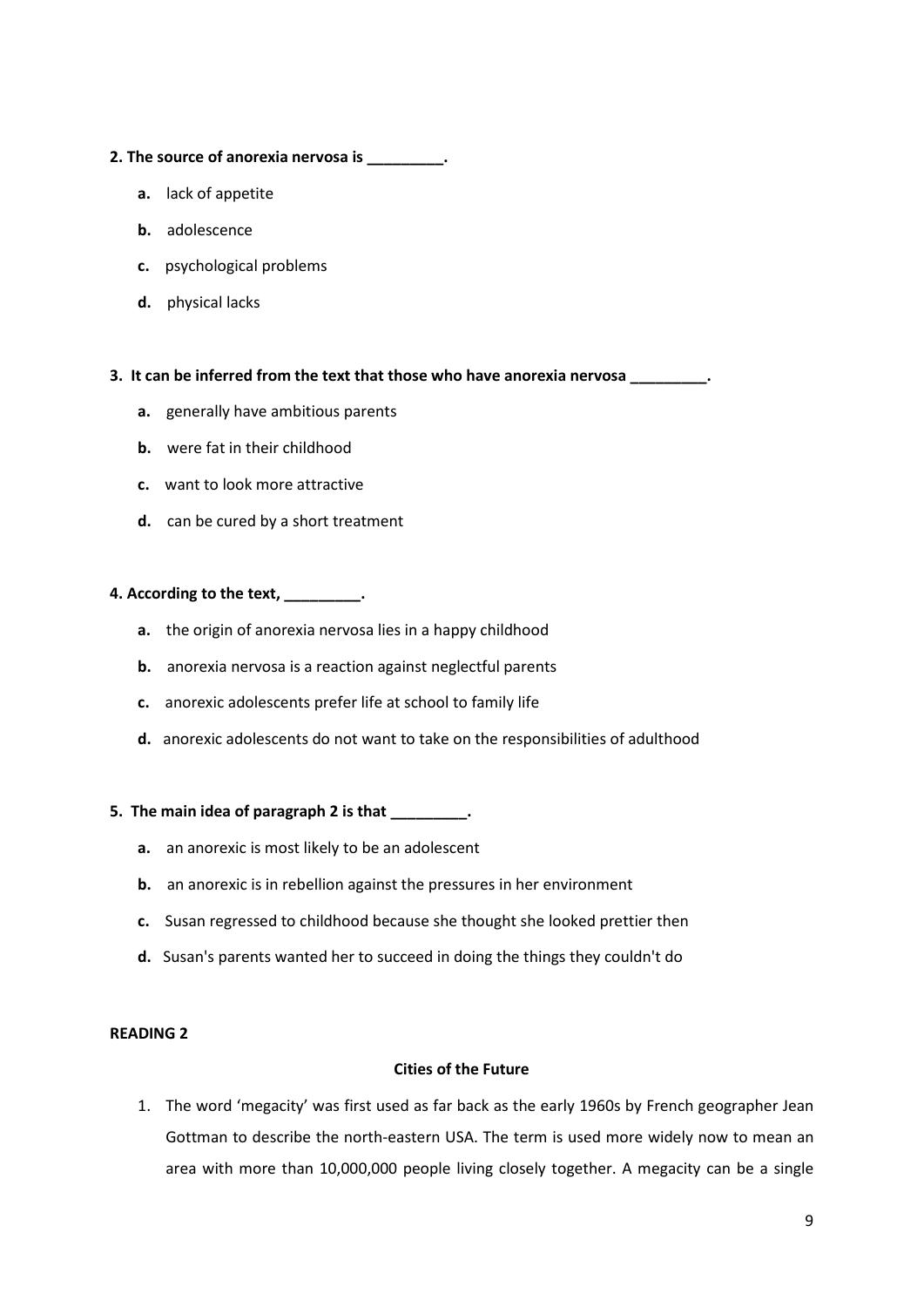area, or several areas together that make one huge area known as a 'megalopolis'. As of March 2013, there were 28 megacities in the world.

- 2. When cities started to become too busy, people who could afford it moved out into the suburbs on the edge of the city. When the suburbs started attracting too many people, they moved further out into villages and the countryside. It was important to be close enough to the city to travel in every day for work, though. That's why the countryside became more popular – London, for example, lost 15% of its population between 1950 and 1970, and Detroit in the USA lost 47%.
- 3. However, movement away from cities does not mean the end of the city. Cities continue to spread, and in time these may grow into megacities with millions of people. According to one list, the majority of the world's greatest megacities are to be found in Asia. The largest of these is the Tokyo-Yokohama area, home to 37,000,000 people, followed by the Indian capital Delhi, Seoul-Incheon in South Korea, Shanghai in China and Mumbai, also in India.
- 4. In the ancient world, Rome, with its 1,000,000 people, was a megacity for its time. And although London was one of the world's first modern cities to have a million or more people, it is not currently high up on the list of megacities. In fact, the only western megacities are now New York City, Los Angeles, Moscow and Paris. The fastest-growing cities in the last ten years have all been in the developing world and this trend looks likely to continue. It is expected that by the year 2030, 60% of the world's population will be living in megacities.
- 5. Megacities everywhere have several things in common, which are mainly the problems they all experience. Among these are high traffic levels resulting in pollution, housing problems and various social problems such as unemployment. Often, the only housing that many people can afford is badly planned or of poor quality. However, all these problems are partly created by governments who don't prepare for increased population before the people arrive.
- 6. As megacities are likely to become more common, it seems that governments should try to plan for rising urban populations before it actually happens. But perhaps this is easier said than done.

#### **6. The word 'megacity' was used for the first time \_\_\_\_.**

- **a.** to describe the world's most crowded cities.
- **b.** by an American to describe a place in Europe.
- **c.** to describe places with fewer than 10,000,000 people.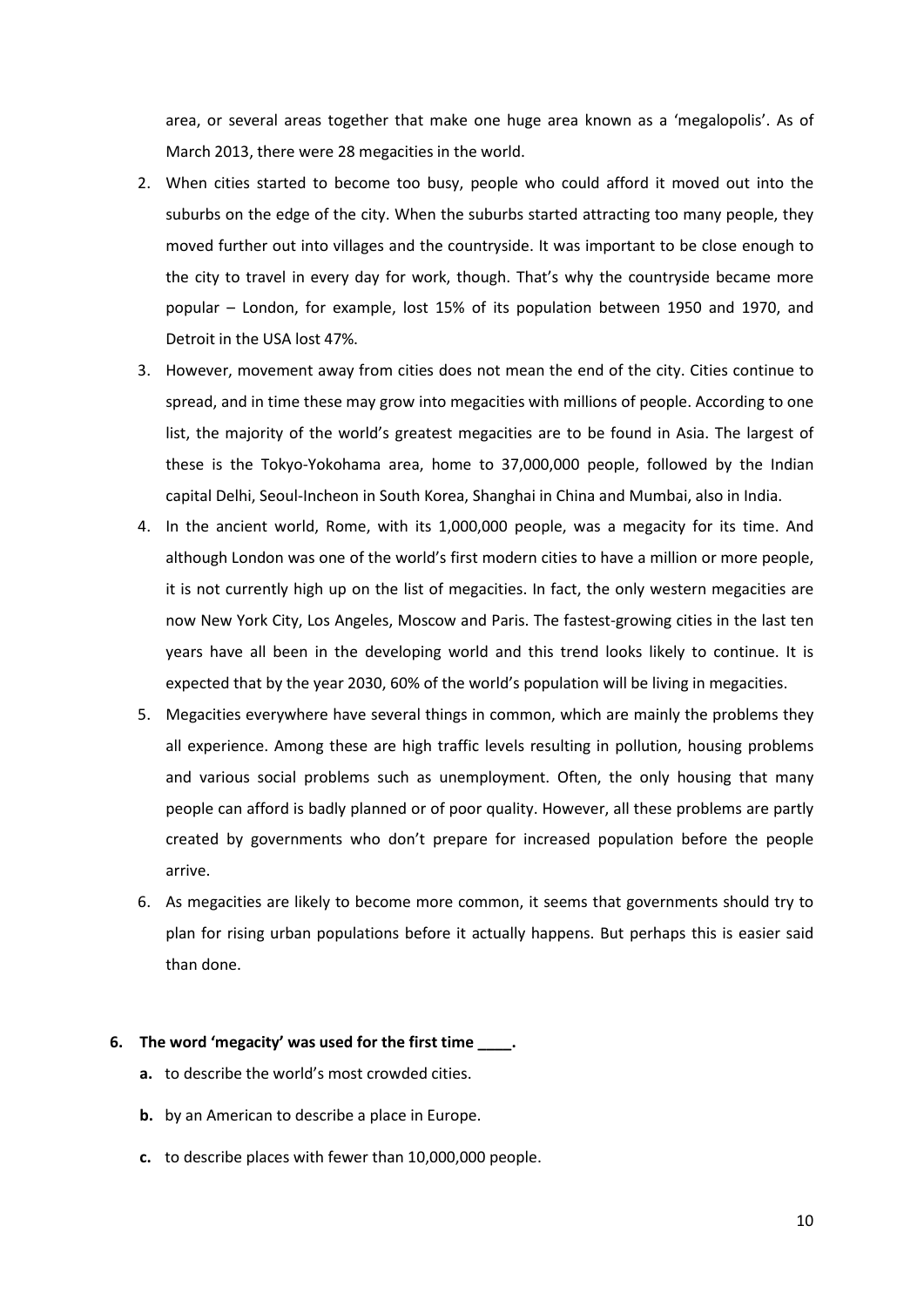**d.** by a European to describe a place in the United States.

#### **7. Areas on the edge of the city became popular because \_\_\_\_.**

- **a.** people there had less money.
- **b.** villages became too expensive.
- **c.** cities were getting too full.
- **d.** the countryside was almost empty.

### **8. The writer says that \_\_\_\_.**

- **a.** Tokyo has been the world's biggest megacity for some time.
- **b.** the world's biggest megacities are mostly in one continent.
- **c.** London will soon be on the list of the world's megacities.
- **d.** the world's smaller cities are growing too quickly.

#### **9. By the year 2030, it is expected that \_\_\_\_.**

- **a.** London will be the most popular megacity around the world.
- **b.** more than half of the world's population will be living in megacities.
- **c.** 60% of people all around the world will be living in rural areas.
- **d.** New York City, Los Angeles, Moscow and Paris will be the fastest-growing cities.

#### **10. According to the writer, what is more difficult to be said than done ?**

- **a.** to have some plans for increasing urban populations
- **b.** to have several things in common with megacities
- **c.** to have some housing and social problems
- **d.** to have a million or more people

#### **READING 3**

#### **On Another Planet**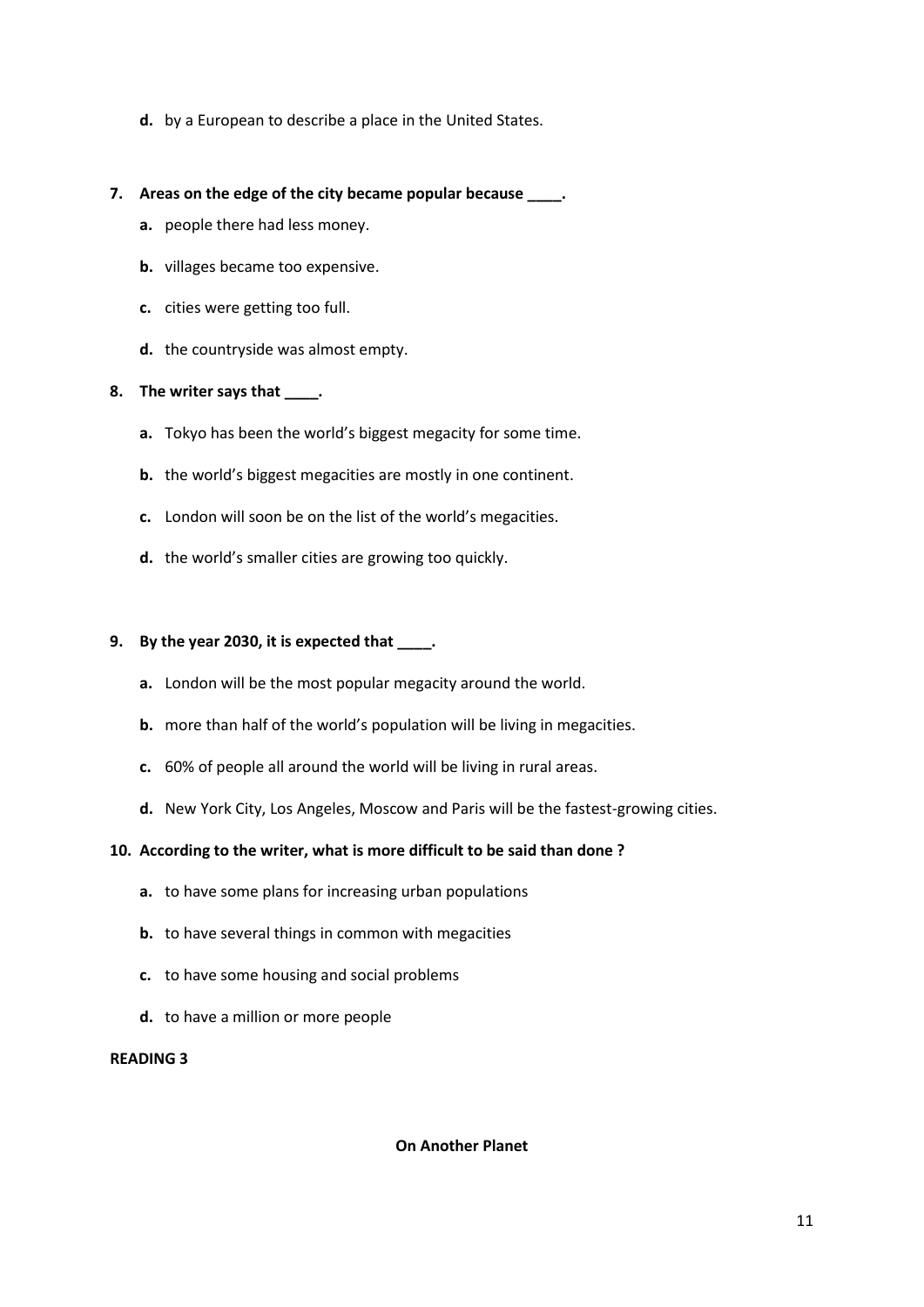1 While living on the moon is apparently possible, without air, food or water it would involve a lot of effort. Other planets might have air or water, or we could even make them there, but we'd have to get there first. Unfortunately, humans can't just live anywhere. Life on Earth has spent the last 4.5 billion years adapting to survive on this particular planet, so if we took the plants, animals and people to another planet, it's not surprising that we'd have some problems!

2 To start with, our bodies are used to the Earth's atmosphere – the gases that surround it. We wouldn't be able to breathe the gases that exist on some of the other planets. We're also affected by the Earth's gravity – the force that pulls us towards the centre and stops us from floating away into space. The strength of gravity is different on other planets; if the gravity was too strong, we wouldn't be able to move, and if it was too weak, we would lose all the strength in our bodies. Then there's the temperature. Humans need their body temperature to be around 37°C to stay alive. A few degrees lower or higher, and we die of hypothermia (being too cold) or hyperthermia (being too hot). We also need to breathe oxygen, but if the air contains too little or too much, that can also kill us!

3 So, neither the moon nor Mars is really a suitable destination for us. The moon has no atmosphere and the atmosphere on Mars can only be described as deadly, as it's made up of approximately 96% poisonous carbon dioxide. On top of that, Mars has only one-third of the gravity of Earth, and temperatures range from a cool 20°C down to a freezing -140°C. As for the moon, it has six times less gravity. Also, temperatures there go from a ridiculously hot 130°C to a ridiculously cold -170°C.

4 NASA's Kepler satellite was launched in 2009. Its mission is to find out how many Earth-like planets are in the galaxy. So far, it has found several that are going around other stars. They are smaller than Earth and they are all circling stars that are smaller and cooler than our sun. At least two of the planets look rocky, like Earth. Even if they are habitable, however, they would take hundreds of years to reach.

5 Of course, if we were determined to leave Earth, we could reach other nearby planets and try to build an Earth-like environment there. At the moment, it would take nine months to get to Mars, which is 48,000,000 miles away. The weight of the spacecraft would make things difficult, as it would have to carry enough fuel, food and water. One solution might be to build the craft in space, or use the water and other gases on Mars to make the fuel for the return trip.

6 Personally, I think it's just too much effort. So, for now, I'm happy to call planet Earth 'home', but who knows what the future may hold. As they say, 'watch this space'!

12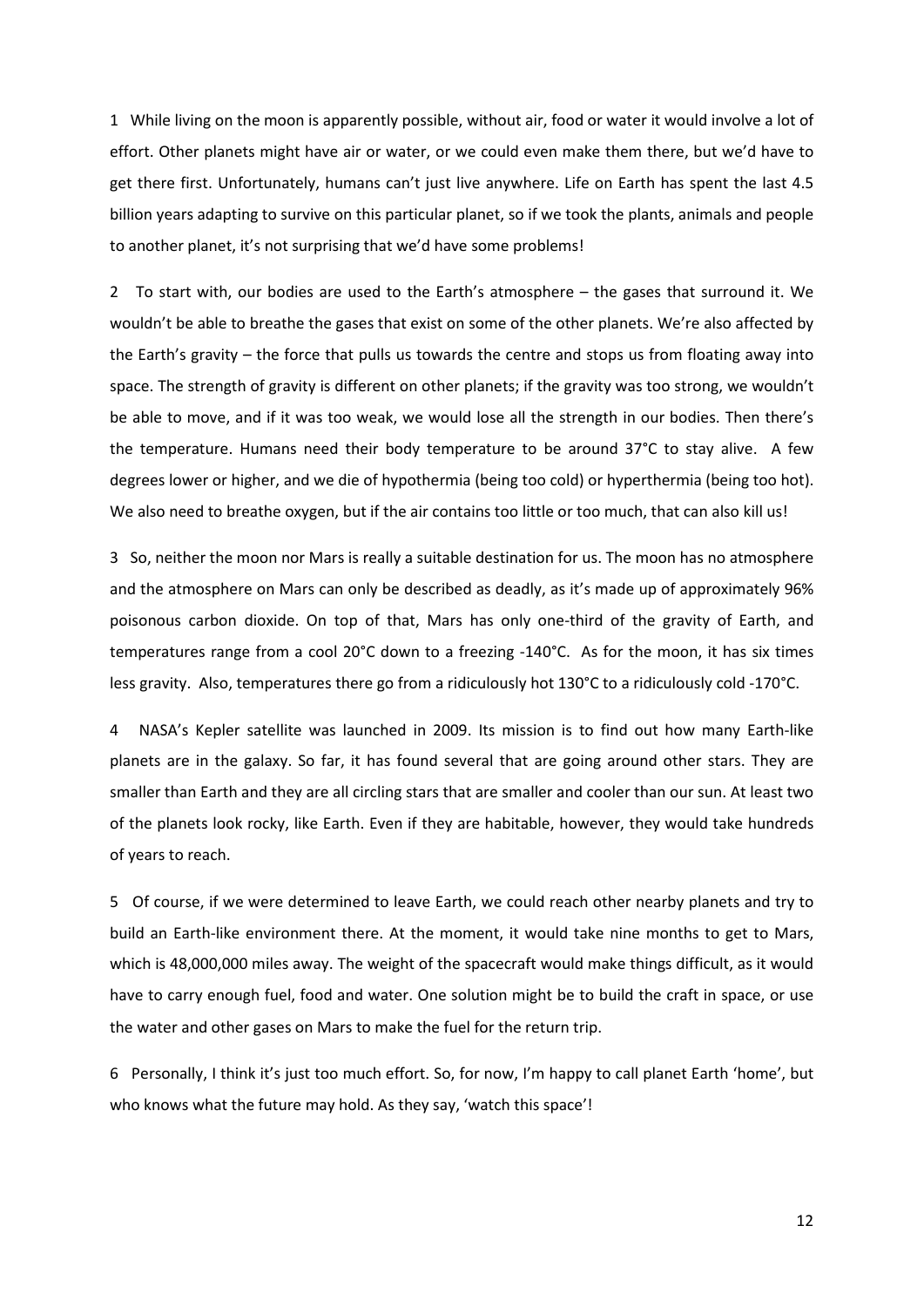#### **11. In paragraph 1, what does the writer suggest about living on the moon or other planets?**

- **a.** Humans could live on the moon without the need for air, food or water.
- **b.** There may be planets that would support human life, but they're very far away.
- **c.** It should be fairly simple to get used to life on other planets.
- **d.** We would have some problems related to the other planets.

#### **12. What has NASA's Kepler satellite discovered so far?**

- **a.** Some planets that are the same size and temperature as Earth and that are going around suns like ours.
- **b.** Some rocky, Earth-like planets that humans might be able to live on but that are very far away.
- **c.** The exact number of Earth-like planets in the galaxy.
- **d.** All stars in the galaxy are much more smaller than Earth.

#### **13. Which of the following is the possible solution for building the craft in space?**

- **a.** to build an Earth-like environment on another planet.
- **b.** to bring some water to Mars.
- **c .** to use some special gases on Mars.
- **e.** to make the fuel for the return trip.

#### **14. What does the author suggest about living on another planet?**

- **a.** With a huge amount of effort, it might be possible to build an Earth-like environment on another planet.
- **b.** In the future, humans will probably live on a small planet that's circling a much smaller and cooler sun than our sun.
- **c.** Most people think it isn't worth the trouble of trying to start life, as we know it, on another planet.
- **d.** Earth should not be seen as 'home' in the near future.

#### **15. What is the text mainly about?**

- **a.** Some reasons why we should live on another planets in the future.
- **b.** Solutions of the problems that we would face on Mars.
- **c.** The possibility of living on other planets.
- **d.** The effects of the Earth's atmosphere.

**PART : WRITING Total: \_\_\_\_\_\_ / 20 pts**

**Choose ONE of the topics below and write a well-organized essay about it (between 250-350 words). You should have a clear thesis statement in your introduction paragraph and you should write at least two body paragraphs giving your supporting ideas about your issue.**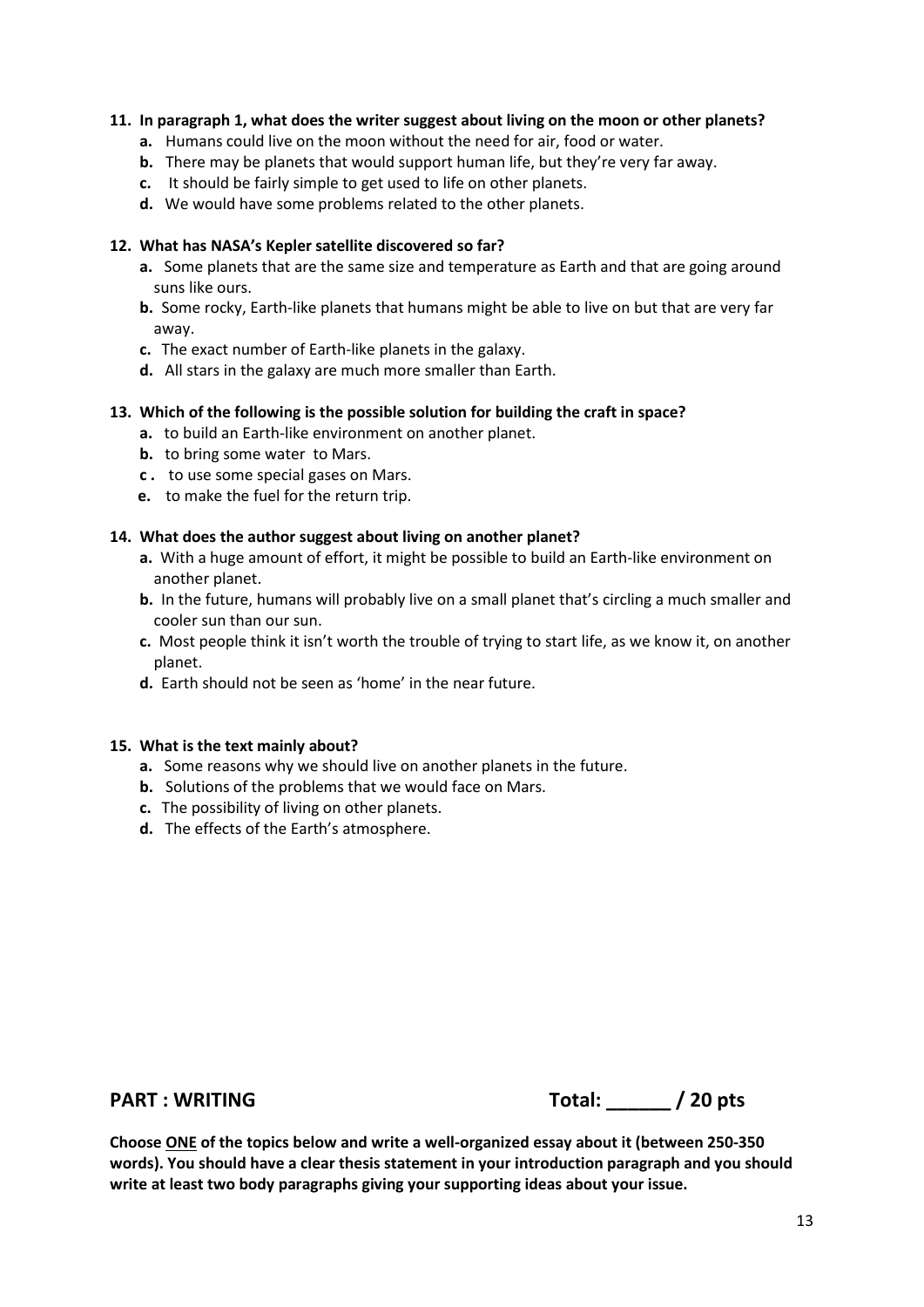- **1.** Compare two kinds of music (such as classical, pop etc.) A few points of comparison might be artists, instruments, audiences, and popularity. **( point-by-point method )**
- **2.** Children are learning to use computers at a very early age. What are some negative effects that computers can have on the development of children?
- **3.** Classify types of movies (such as comedy, adventure etc.).

**PART: SPEAKING Total: \_\_\_\_\_\_ / 20 pts**

In this section; First, the student is asked to introduce himself/herself: The student says his/her name, age, department, etc. in one minute.

Then, the student is asked to choose two discussion cards from several topic cards and decide which one she/he would like to talk about.

After choosing the topic card the student wants to talk about, she/he will have one minute to think about what she/he is going to say and to make some notes if she/he wishes.

After one minute, the student is asked to read his/her task out loud. Then, she/he begins speaking on the topic for three minutes.

## **SAMPLE STUDENT TASK CARDS**

What are the benefits of social media?

What are the problems with social media?

Can social media help someone find a job?

Think about a goal you have achieved in your life?

How did you achieve it?

What are your goals for your studies/career? How do you plan to achieve them?

# **SAMPLE ENGLISH PROFICIENCY EXAM ANSWER KEY**

## **PART: USE OF ENGLISH**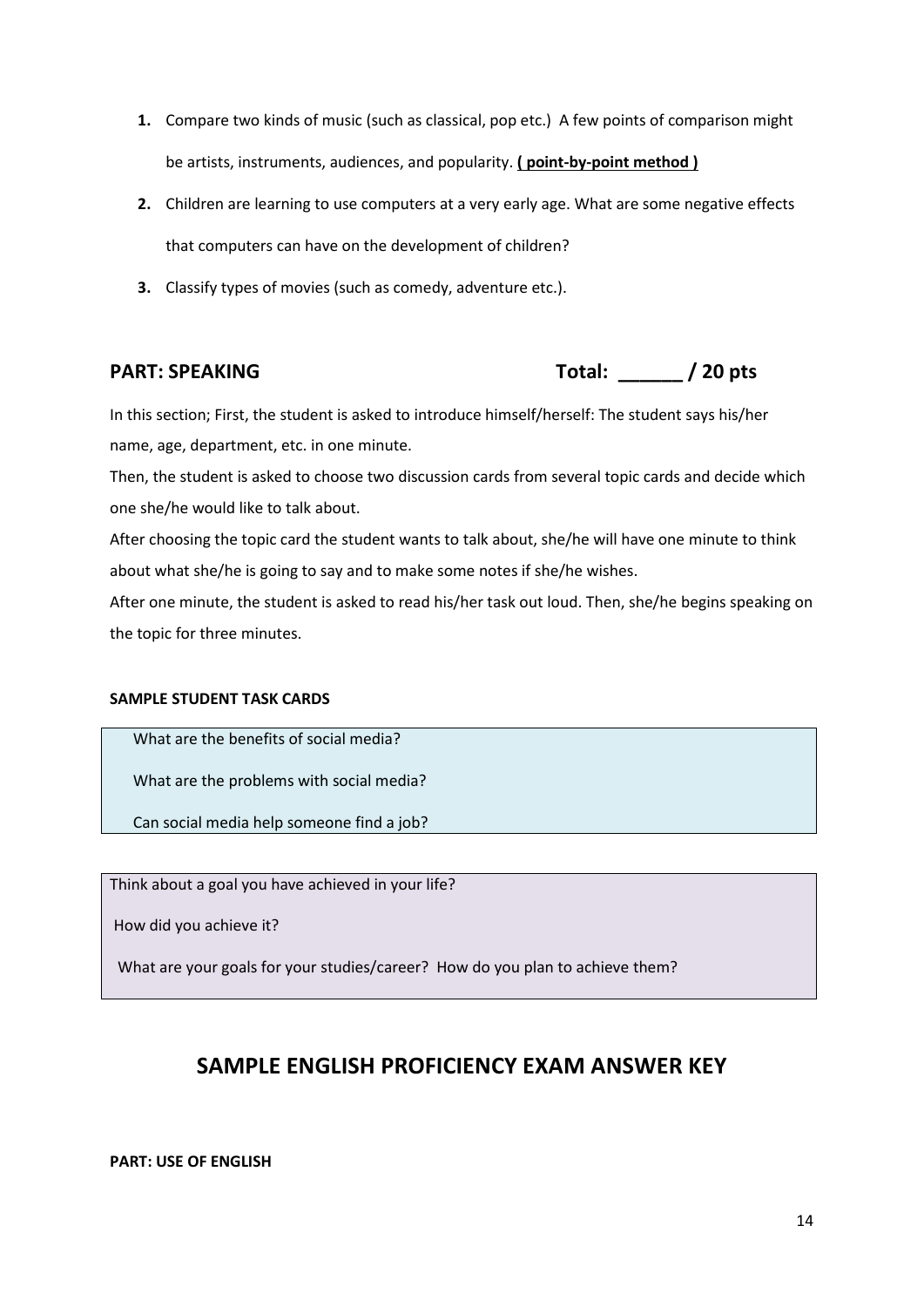| A:    | B:    | C:    | D:    | E:    | F:    |
|-------|-------|-------|-------|-------|-------|
| 1. A  | 11. A | 21. C | 24. C | 26. A | 28. D |
| 2. B  | 12. D | 22. B | 25. D | 27. B | 29. C |
| 3. C  | 13. B | 23. D |       |       | 30. C |
| 4. B  | 14. C |       |       |       |       |
| 5. C  | 15. D |       |       |       |       |
| 6. B  | 16. D |       |       |       |       |
| 7. B  | 17. D |       |       |       |       |
| 8. D  | 18. A |       |       |       |       |
| 9. A  | 19. C |       |       |       |       |
| 10. A | 20. A |       |       |       |       |
|       |       |       |       |       |       |
|       |       |       |       |       |       |

### **PART : VOCABULARY**

| А: |       |   |
|----|-------|---|
|    | 1.    | B |
|    | 2. A  |   |
|    | 3. A  |   |
|    | 4.    | A |
|    | 5. C  |   |
|    | 6. A  |   |
|    | 7. C  |   |
|    | 8. C  |   |
|    | 9. C  |   |
|    | 10. C |   |
|    | 11. B |   |
|    | 12. A |   |
|    | 13. B |   |
|    | 14. C |   |
|    | 15. B |   |
|    |       |   |

**SECTION : READING**